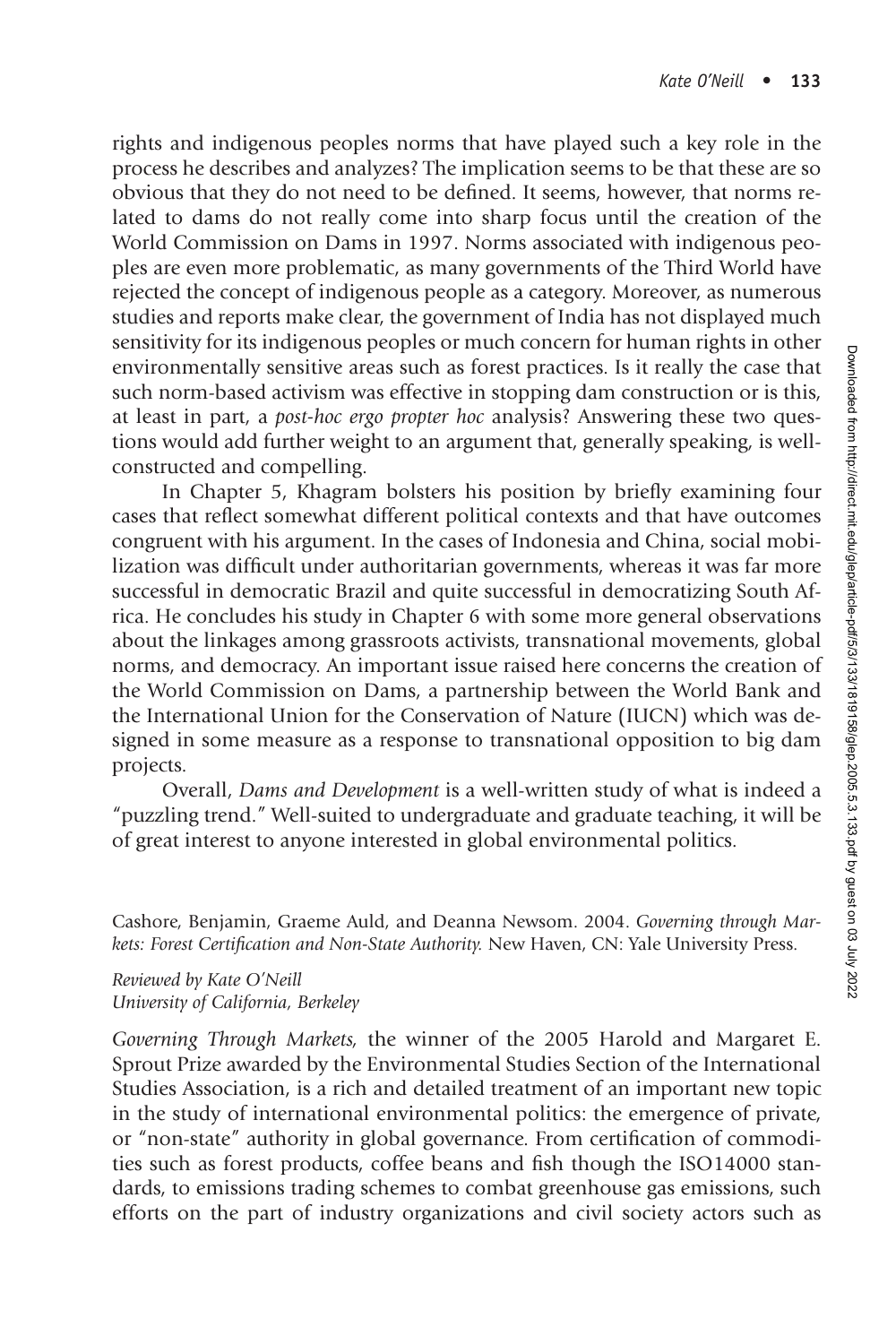NGOs are on the rise. In part, and particularly in the forestry sector where efforts to shape an international convention have failed, this trend responds to widespread disillusionment about the ability of traditional inter-governmental efforts to address global environmental change. *Governing Through Markets,* by breaking new theoretical and empirical ground in this important new debate, will be of great interest to scholars, students, and practitioners in the fields of international and comparative environmental politics alike.

From a theoretical perspective, the rise of non-state governance mechanisms in international politics has itself raised some interesting questions. These concern the role (and possible decline) of the state, and the rise of nonstate actors in the international system, and the possible diffusion of authority and legitimacy in global governance. This volume is an important, and much needed, contribution to this debate, which, along with a few other recently published works, will define the contours of research and teaching in this field for some time to come.

The book makes three key contributions. First, the authors have developed a rigorous set of hypotheses through which to examine the adoption of a particular set of forest certification initiatives across countries. Second, they test these hypotheses in five comparative cases. Third, they operationalize some concepts in this field of study which have often been given only glancing treatment in other works, and are not afraid to tackle thorny questions, such as the nature of legitimacy and authority, in the evolution of forest certification systems.

The authors identify the following puzzle: "why is it that forest companies and forest landowners in some countries and regions altered their support for forest certification programs to include the environmental group-conceived FSC [Forest Stewardship Council], while in other regions, forest companies and forest landowners have remained steadfast in their support of industry or landowner programs" (p. 7)? Specifically, why have forest companies been receptive to the FSC certification program in British Columbia, the United Kingdom and Sweden, while their counterparts in Germany and the US have rejected the FSC standards in favor of other programs?

The FSC forest certification standards have proven controversial in the arena of forest politics and management. They command strong support from the environmental community, as they require forests to be certified across a twelve-point set of standards which include ecological management, protection of old-growth forests, and participation of forest dwelling communities. They are also reasonably well-known among consumers, the ultimate target of certification schemes. These standards are also quite costly to implement, however (thus making it harder for small forest companies to be certified), and, in the eyes of some members of the industry, involve ceding a good deal of control to "environmental" interests. FSC is not the only choice that forest companies have. In particular, the industry-developed PEFC (formerly the Pan-European Forest Certification Program, now the Program for the Endorsement of Forest